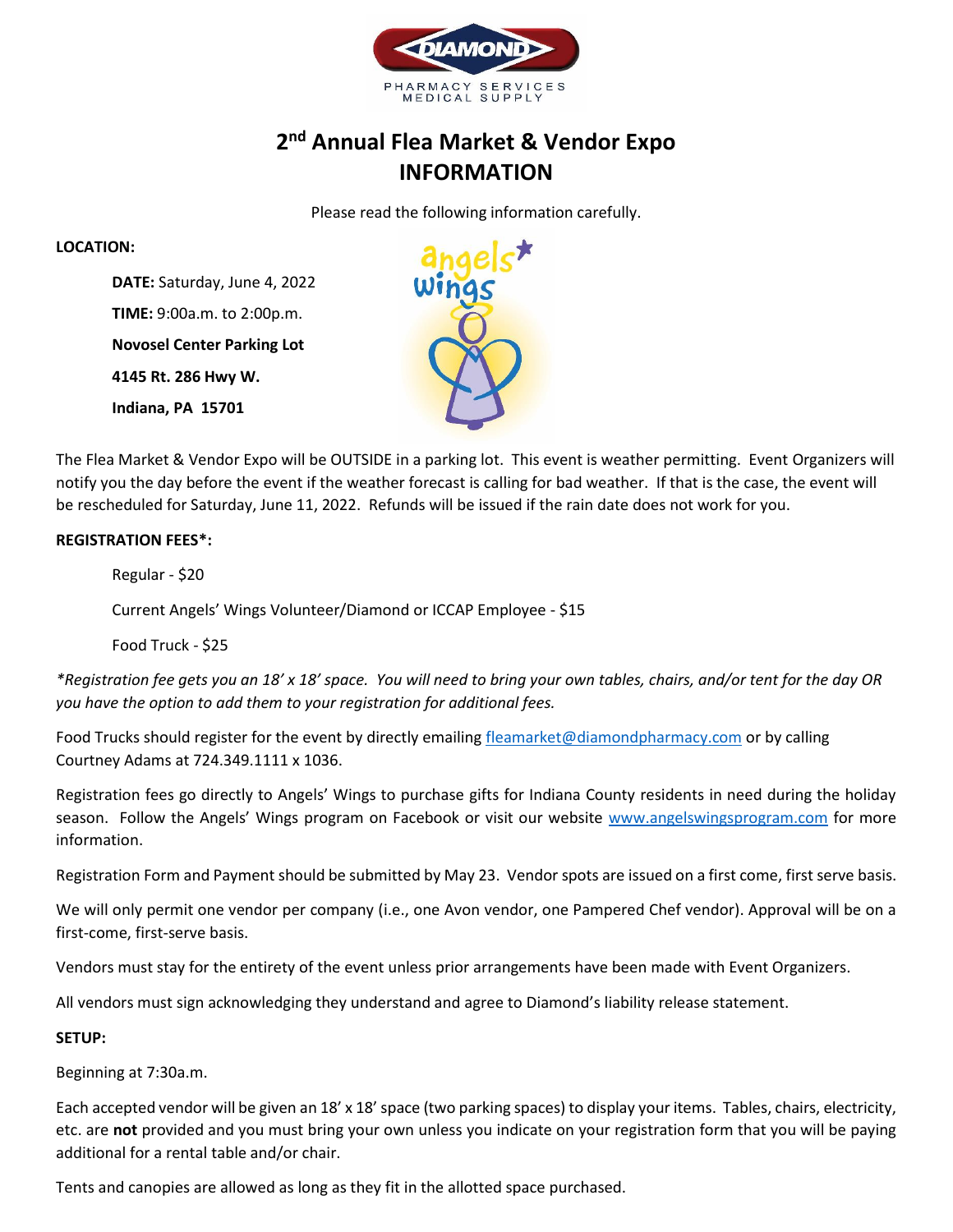

# **2nd Annual Flea Market & Vendor Expo INFORMATION**

Please read the following information carefully.



#### **OTHER INFORMATION:**

This is a family-friendly event and all vendors and attendees are expected to conduct themselves in a well-behaved, civil, respectful manner.

If you are bringing children with you, they must always stay with their parent or guardian.

Pets, except for service animals, are not permitted.

The sale or promotion of the following items are strictly prohibited: alcohol, illicit drugs, x-rated adult items, weapons, illegally copied or stolen items. Event coordinators reserve the right at any time to deny participation to any vendor and/or prohibit the sale of any additional item(s) deemed inappropriate.

Alcohol and use of an open flame are not permitted.

Vendors are not permitted to sell food or drink items at their tables unless approved by Event Coordinators.